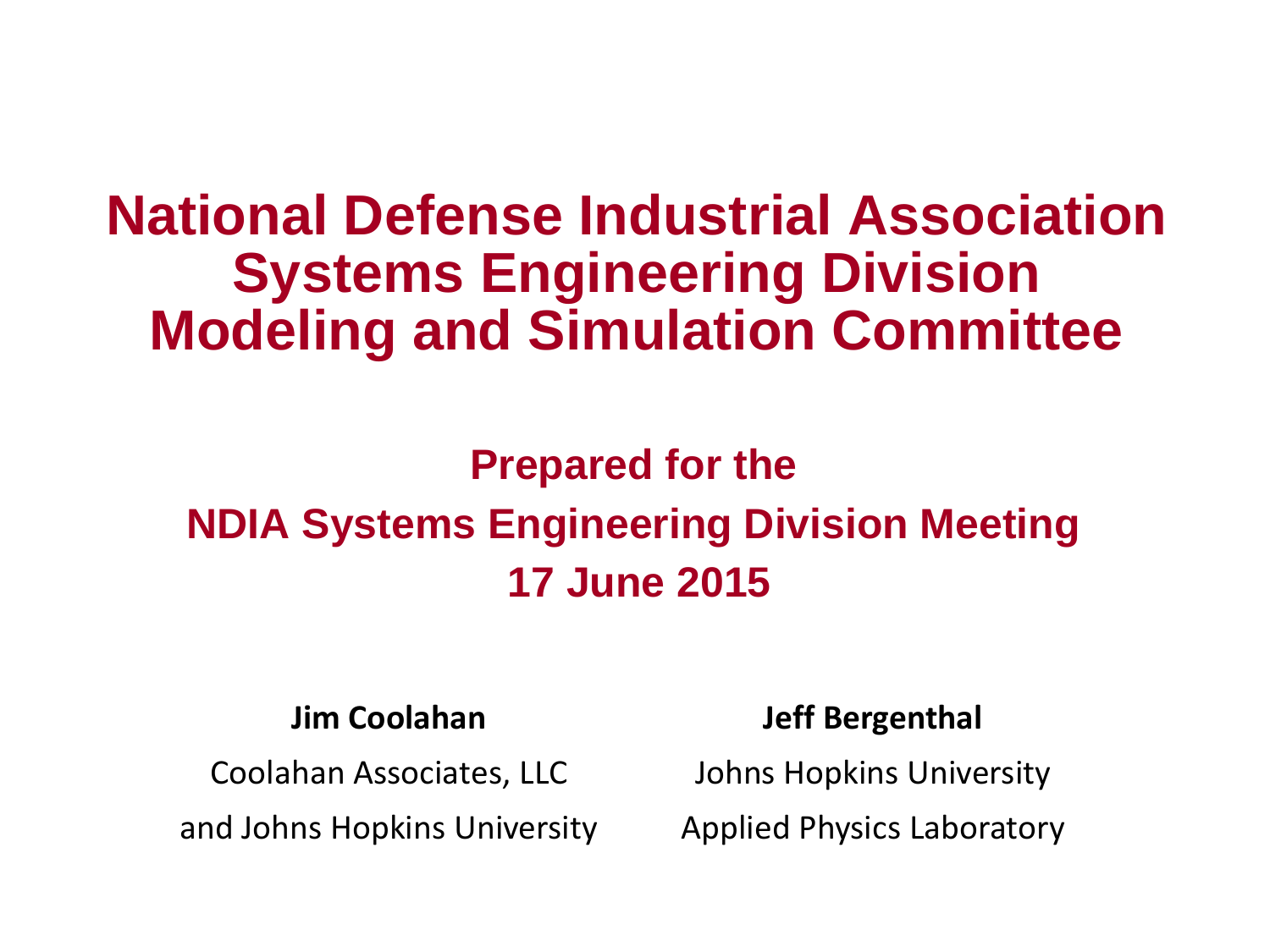

- **The mission of the NDIA SE M&S Committee is to advance the understanding and use of modeling and simulation in the practice of systems engineering**
- **Presentations from the past five years of committee meetings are posted on the committee's web site**
- **2015 meetings (scheduled for the day before the NDIA SE Division meeting)**
	- **17 February (online, due to weather)**
	- **21 April (Engility – Washington Navy Yard)**
	- **16 June (Engility – Clarendon)**
	- **(17-)18 August (location TBD – Digital System Model workshop)**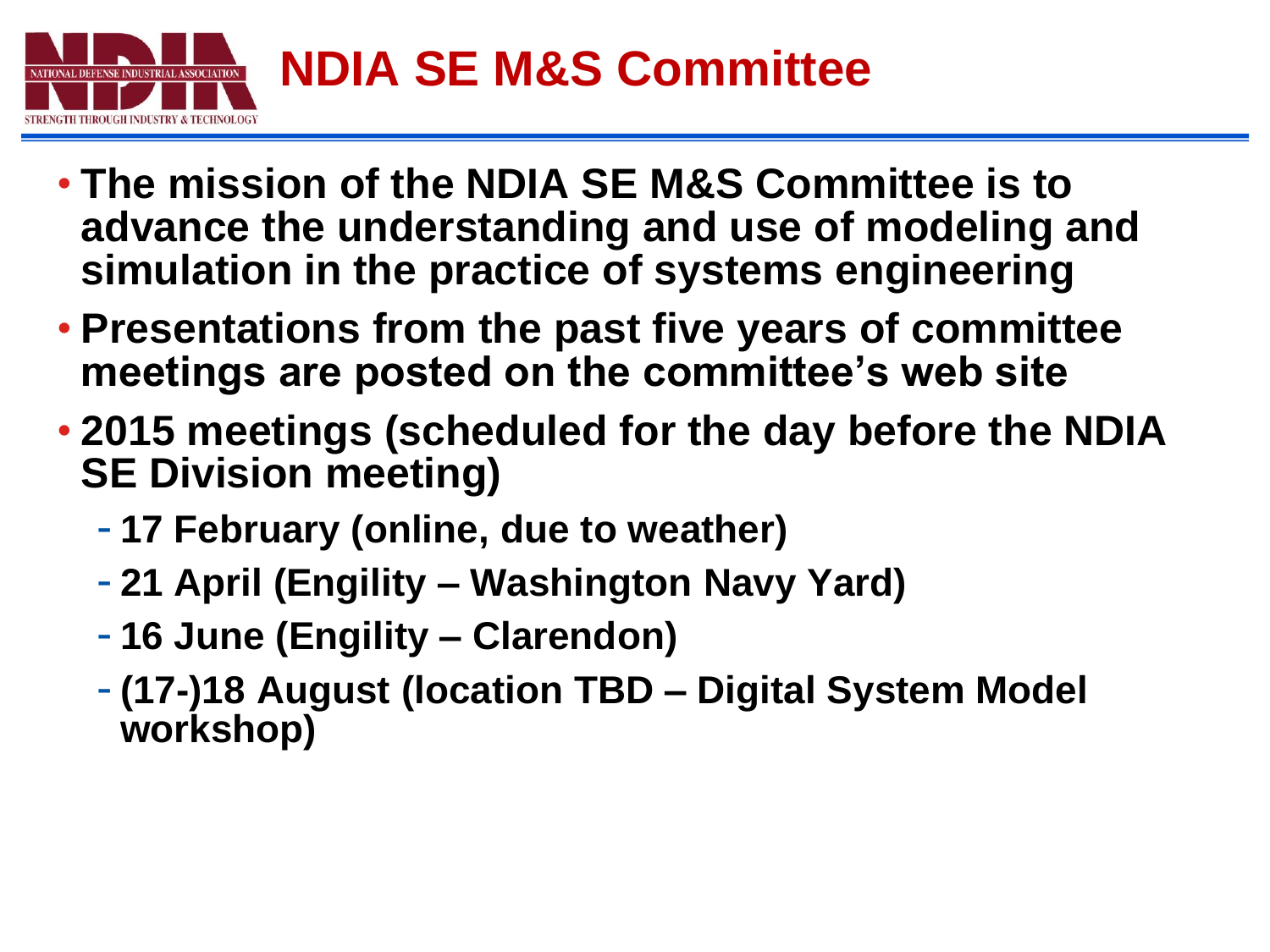

### **NDIA Systems Engineering M&S Committee Meeting Agenda, 16 June 2015**

| 8:15  | Meeting room open                                                                                                       |                                 |
|-------|-------------------------------------------------------------------------------------------------------------------------|---------------------------------|
| 8:45  | Welcome, agenda review, self-introductions                                                                              |                                 |
| 8:55  | Committee overview, meeting schedule                                                                                    | Jim Coolahan (Coolahan Assoc.)  |
| 9:00  | <b>Enterprise Data Services (EDS) - Discovering and Using</b><br><b>Simulation Data</b>                                 | Dr. Rob Cox (PEO STRI)          |
| 9:45  | <b>Enabling the Simulation of Complex, Heterogeneous Systems</b><br>Using the Functional Mockup Interface (FMI)         | Hubertus Tummescheit (Modelon)  |
| 10:45 | <b>Break</b>                                                                                                            |                                 |
| 11:00 | <b>Army Models and Simulations as Services</b>                                                                          | <b>COL Robert Kewley (USMA)</b> |
| 11:45 | Overview of the CREATE Portal – Secure Access for Engineers &<br><b>Scientists in Government and Defense Industries</b> | Dr. Chris Atwood (CREATE)       |
| 12:30 | <b>Planning for August Workshop on the Digital System Model</b>                                                         | Jim Coolahan                    |
| 12:45 | Full committee meeting adjourns; lunch (on your own)                                                                    |                                 |
| 13:45 | <b>Subcommittee Meeting, Essential Elements of a System Model</b>                                                       | Jeff Bergenthal (JHU/APL)       |
| 15:45 | Adjourn subcommittee meeting                                                                                            |                                 |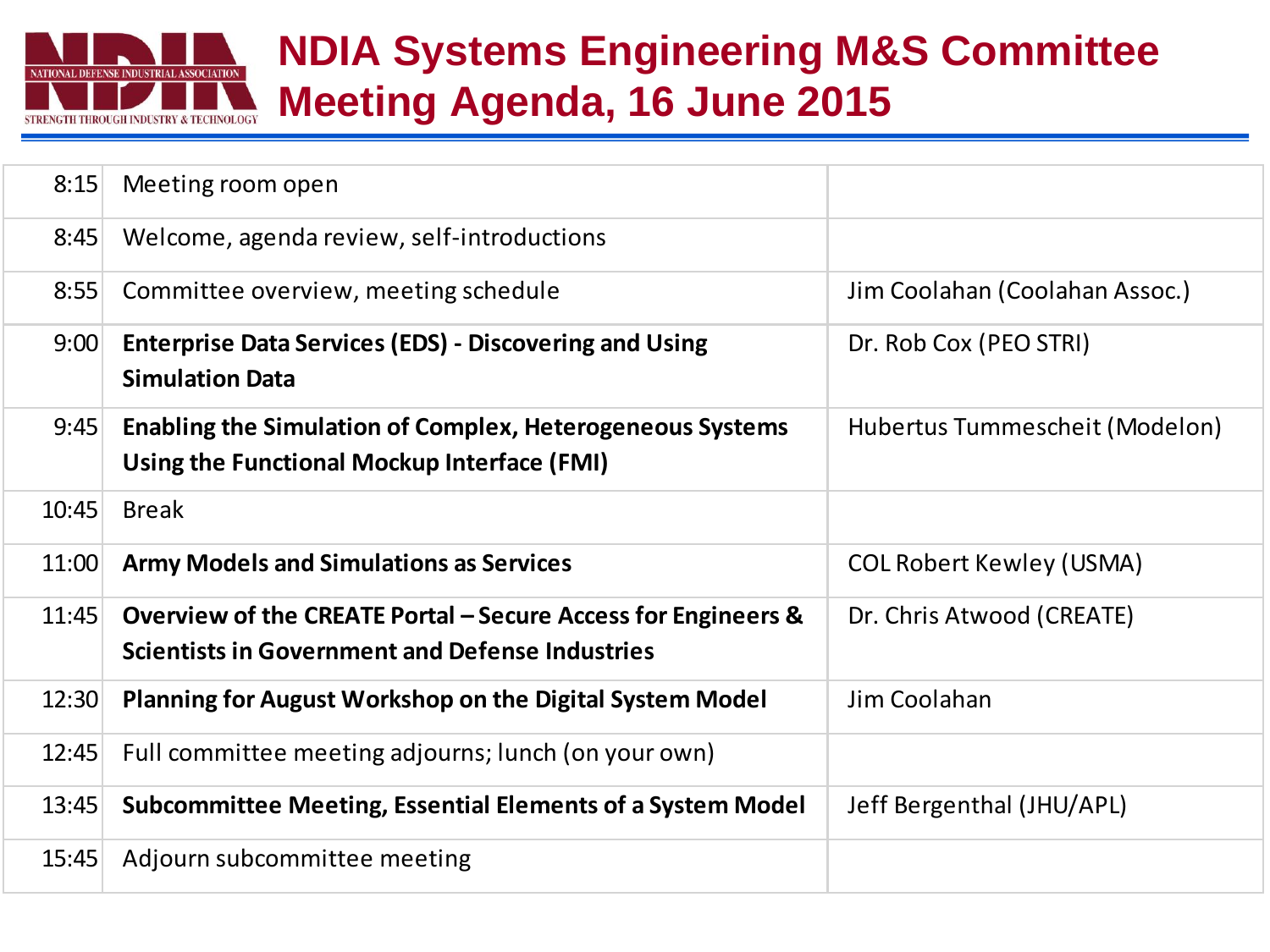

### **NDIA Systems Engineering 2015 Modeling and Simulation Committee**

**Deliverables/Products**

#### **2015 Tasks**

| • Complete study to determine essential<br>elements of a "System Model" that evolves<br>over the life cycle<br>• Lead System Model workshop<br>• Provide continuing situational awareness<br>for M&S Committee members (ongoing)<br>• Motivate submittal of abstracts to populate<br>full-length M&S track at 2015 SE<br>Conference | • Final report on Essential Elements of a<br><b>System Model</b><br>• Report on System Model workshop<br>• Committee meeting presentations<br>posted on committee web site                                                                                                                                                                               |
|-------------------------------------------------------------------------------------------------------------------------------------------------------------------------------------------------------------------------------------------------------------------------------------------------------------------------------------|----------------------------------------------------------------------------------------------------------------------------------------------------------------------------------------------------------------------------------------------------------------------------------------------------------------------------------------------------------|
| <b>Schedule</b><br>• Final report on Essential Elements of a<br>System Model - August 2015<br>• Committee meetings in February, April, June,<br>and August 2015<br>• M&S track in NDIA SE Conference - October<br>2015                                                                                                              | <b>Stakeholders/Alignment</b><br>• Task Liaison: Ms. Philomena Zimmerman,<br><b>ODASD(SE)/EE</b><br>• Key Interfaces:<br>• Acquisition M&S Working Group<br>• Simulation Interoperability Standards<br>Organization (SISO) standards and Acquisition<br>track<br>• Task Objective: Focused on M&S issues for<br>engineering, of interest to ODASD(SE)/EE |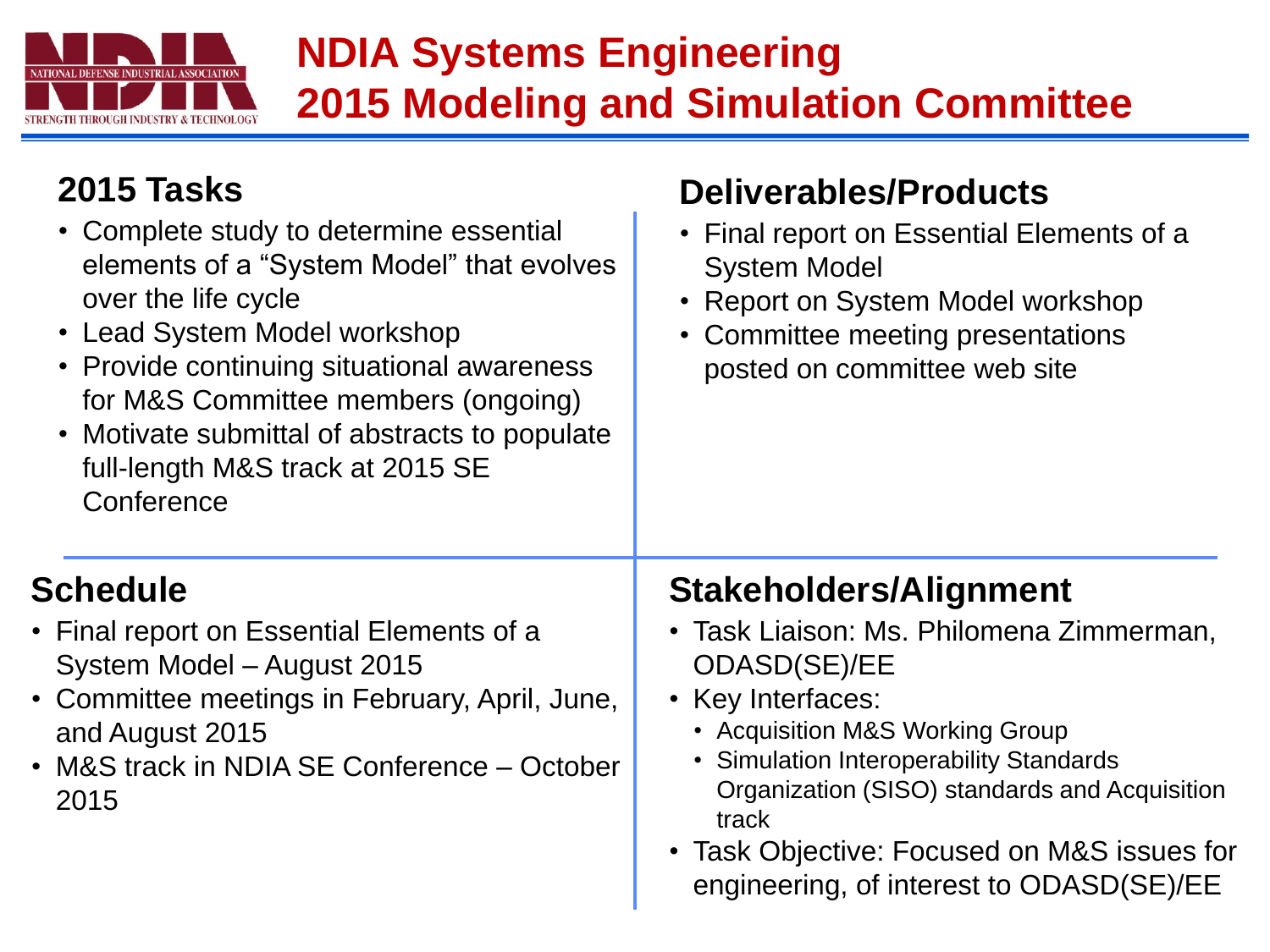

**Digital System Model Workshop – Overview and Afternoon of Day 1**

- **Dates/Times:**
	- **Monday, 17 August: 1:00 pm – 4:30 pm**
	- **Tuesday, 18 August: 8:30 am – 4:30 pm**
- **Location:**
	- **Washington, DC area (TBD)**
	- **Need main room to accommodate 40 persons**
	- **Need three additional breakout rooms to accommodate 15 persons each (18 August only)**
- **Desired Plenary Presentations (17 August)**
	- **ODASD(SE)/EE – System Model concept**
	- **Industry Briefings (3) – Current implementations / desired features of System-Model-like constructs**
	- **NDIA – Essential Elements of the System Model study; potential taxonomy for System Model data/information**